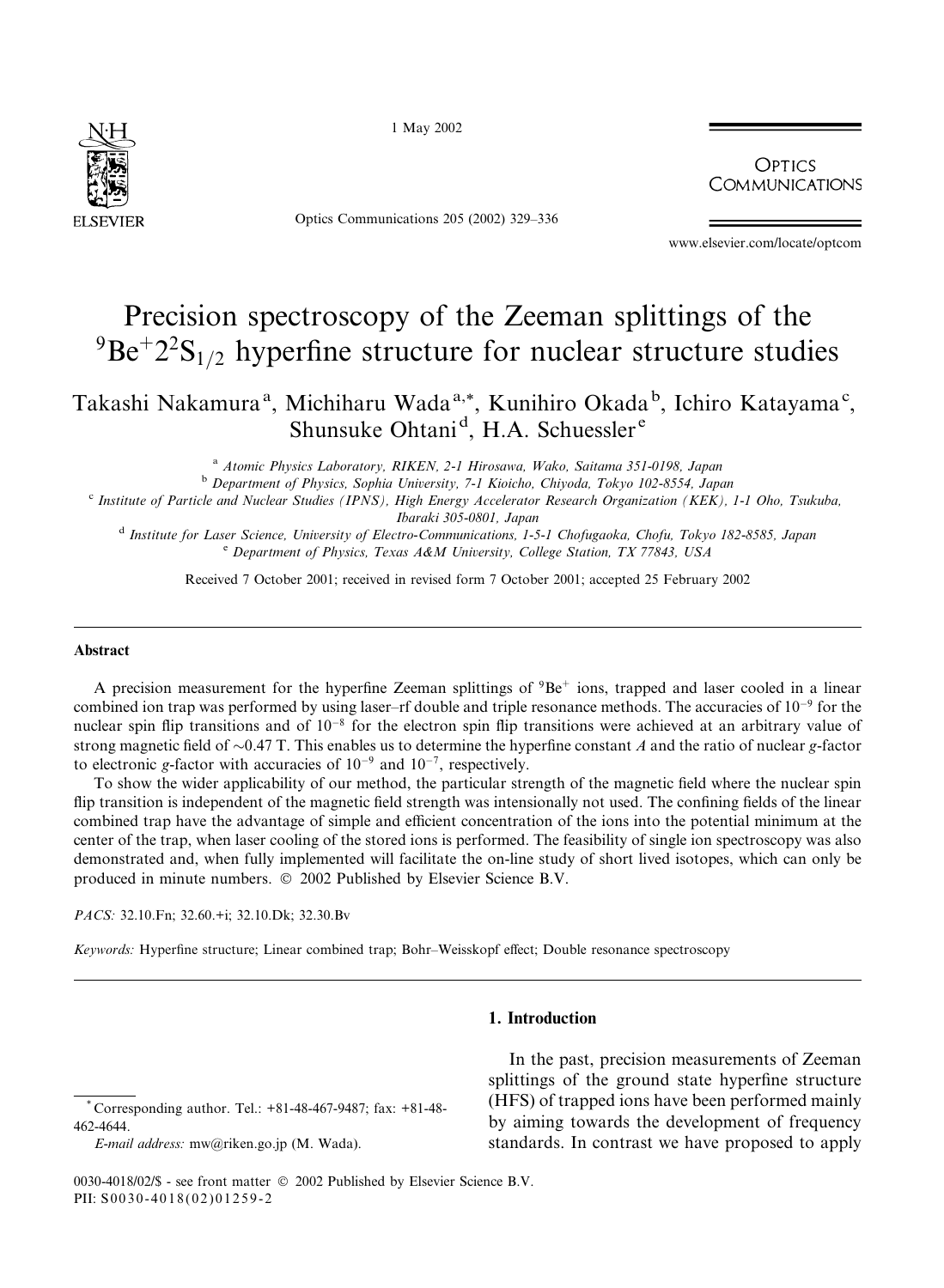this technique to studying the nuclear structure of the various Be isotopes [1]. The hyperfine constant A shows a small but finite isotope dependence. The main part of this *hyperfine anomaly* stems from the finite distribution of the magnetism over the extended nucleus and is known as the Bohr–Weisskopf effect [2]. We aim at the investigation of the neutron halo structure of the  $11$ Be nucleus through the measurement of the Bohr–Weisskopf effect, which is sensitive to the radial distribution of the loosely bound valence neutron. A recent theoretical estimate supports the importance of the investigation of the Bohr–Weisskopf effect in connection with the nuclear structure of  $^{11}$ Be [3].

So far we have been working towards the development of exact experimental techniques for this purpose [4–6]. To investigate the Bohr– Weisskopf effect of  $^{11}$ Be, we must determine the hyperfine constant A and the nuclear g-factor  $g_I$ for all Be isotopes with an accuracy of  $10^{-6}$  or higher. It should be noted that as long as we compare only the  $g_I$ -factors for the different isotopes, it is acceptable to determine the ratios of nuclear and electronic g-factors  $(g_I/g_J)$ , since the isotopic dependence of the  $g_J$ -factor is negligible. However if one wants to know the absolute value of the nuclear g-factor, then the absolute strength of the magnetic field must also be measured. The Mainz group has used the cyclotron frequency of the electron for this purpose in their  $g_I$ -factor measurement of the  $^{135}$ Ba isotope [7].

The NIST group has demonstrated an ultimate accuracy of  $10^{-11}$  in the determination of the A constant of  ${}^{9}Be^+$  and of  $10^{-9}$  in the  $g_I/g_J$  ratio [8,9]. These measurements were carried out with a laser– microwave multiple resonance method [10] on laser cooled ions in a Penning trap. In this measurement, the particular strength of the magnetic field, where the nuclear spin flip transition is independent of the magnetic field strength in first order, was used. Such a transition is called a *clock* transition. For their application in a frequency standard, such an ultra highly accurate transition at that particular condition of a certain atom is needed. However, for our purpose, in the future various isotopic ions of several elements including short-lived isotopes are the objects to be studied. In this case there are not always such adequate clock transitions available.

For instance, for the  $11$ Be ion, which at the present time is our most important nucleus to be studied next, there is no *clock* transition, since the nuclear spin is  $I = 1/2$ . On the more practical side and when studying unstable isotopes, it is also not simple to vary the strength of a precision superconducting magnet within the limited period of accelerator machine time.

For these reasons we have restricted ourselves to use an arbitrary fixed strength of the magnetic field, and to employ relatively short periods of time for each measurement cycle, so as to make our method also applicable to the study of unstable isotopes.

In particular, a high detection efficiency is an important issue when rare unstable isotopes are concerned. In this respect a linear combined trap is superior to an ordinary Penning trap. The presence of a strong focusing force due to the rf gradient field automatically and efficiently concentrates the ions in the center of trap during laser cooling [11]. This concentration can in a Penning trap only be achieved by additional sideband cooling and is then necessary due to the so called magnetron instability. Laser cooling in the combined trap enables single ion spectroscopy, which is the ultimate situation not only as far as the detection efficiency is concerned, but also for the homogeneity requirement of the magnetic field over the smallest possible measurement region confining the single trapped ion. The linear trap is in addition suitable for external injection. The linear structure matches ideally an upstream ion beam guide from which unstable nuclear ions can be introduced [5,12]. A larger phase–space acceptance of the combined trap is also helpful [13].

In this paper, we report the experimental procedure and results of precision spectroscopy of the Zeeman splittings of the HFS of ground state  ${}^{9}Be^{+}$ ions using a linear combined trap. This is our first step towards future nuclear structure investigations of the other Be isotopes.

# 2. Experimental procedure

The HFS Zeeman levels of the  ${}^{2}S_{1/2}$  state in a magnetic field  $B_0$  are described by the exact Breit–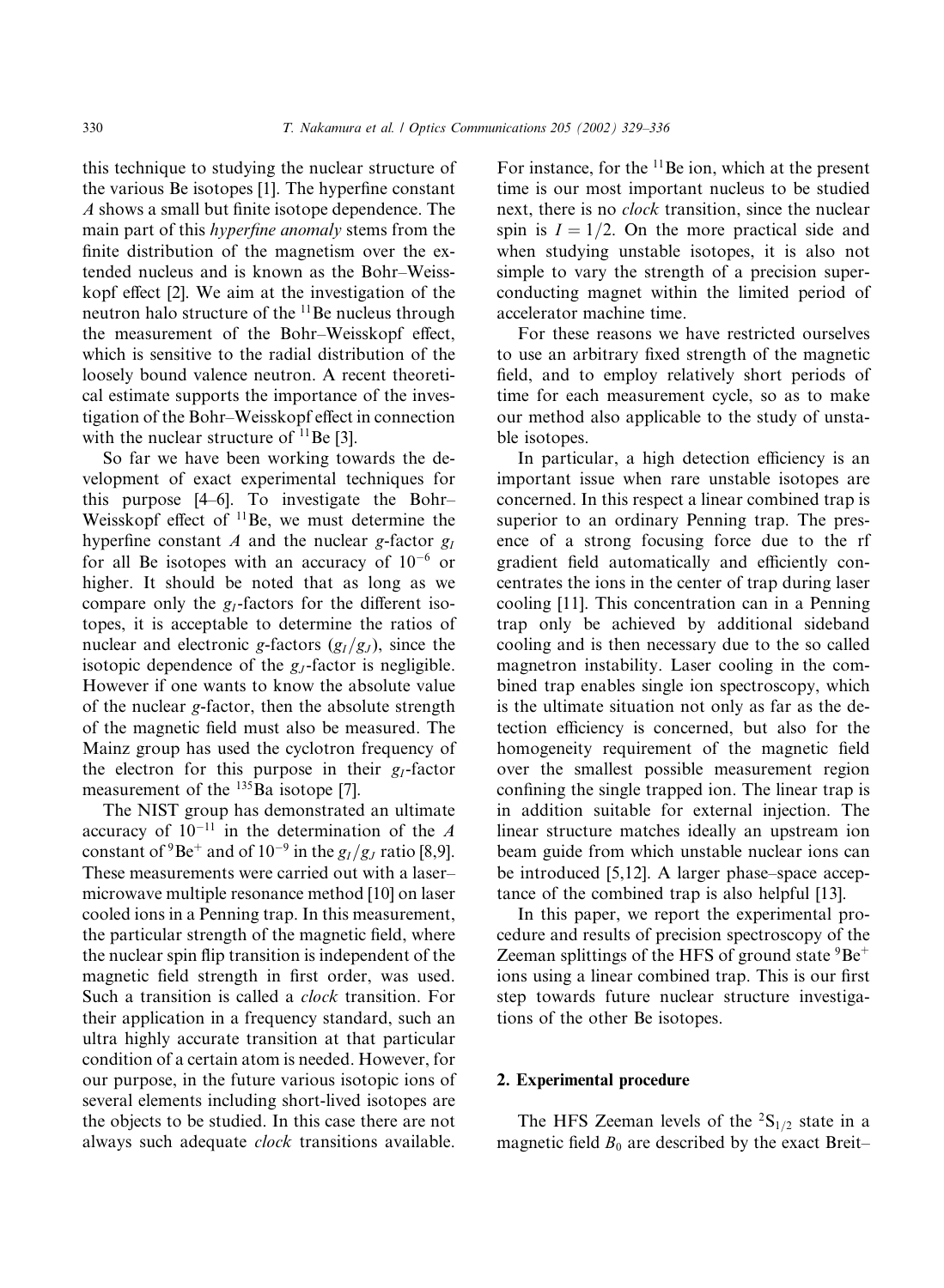Rabi formula. We express the strength of the magnetic field  $B_0$  in terms of the Larmor precession energy of the valence electron  $b = g_J \mu_B B_0/h$ , and the ratio of the nuclear g-factor to the g-factor of the valence electron as  $\gamma = g_I'/g_J$ . With these relations the energy splittings are described by

$$
W_F(m_J, m_I, b)
$$
  
=  $-\frac{A}{4} - (m_J + m_I) \gamma b$   
+  $m_J \sqrt{A^2 (\frac{1}{2} + I)^2 + 2A(m_J + m_I)(\gamma - 1)b + (\gamma - 1)^2 b^2}$ . (1)

Here the energies are in frequency units,  $m<sub>J</sub>$ ,  $m<sub>I</sub>$  are the magnetic quantum numbers of the electronic spin *J* and the nuclear spin *I*, and  $g'_{I}$  is the nuclear g-factor in units of the Bohr magneton  $\mu_{\rm B}$ . In order to find the three unknown parameters:  $A$ ,  $\gamma$  and  $b$ , we must independently determine more than three orthogonal transition frequencies. The transition frequencies which we used are accessible by double resonance  $(v_{e1}, v_{e2})$  and triple resonance  $(v_{n1}, v_{n2})$ methods, and are indicated in Fig. 1.

Another prerequisite for the present study is to estimate the sensitivity of these measurable frequencies to the unknown physical quantities,  $A$ ,  $\gamma$  and b at a given strength and homogeneity of the magnetic field. The deviation of the transition frequency  $v$ , when these parameters are slightly varied, is

$$
\frac{\Delta v}{v} = \left(\frac{\partial v}{\partial b} \frac{b}{v}\right) \frac{\Delta b}{b} + \left(\frac{\partial v}{\partial A} \frac{A}{v}\right) \frac{\Delta A}{A} \n+ \left(\frac{\partial v}{\partial y} \frac{\gamma}{v}\right) \frac{\Delta \gamma}{\gamma} \n= c_b \frac{\Delta b}{b} + c_A \frac{\Delta A}{A} + c_y \frac{\Delta \gamma}{\gamma}.
$$
\n(2)

The coefficients,  $c_b$ ,  $c_A$  and  $c_y$ , were derived from Eq. (1). They indicate the sensitivity to the values of the magnetic field, the hyperfine constant A, and nuclear g-factor, respectively. Assuming as an example that the strength of the magnetic field is 0.5 T, then the coefficients for the electron spin flip transitions ( $v_e$ :  $\Delta m_l = 1$ ,  $\Delta m_l = 0$ ) are estimated to be  $|c_b^e| \simeq 1$ ,  $|c_A^e| \simeq 0.03/B_0$  (B<sub>0</sub> in T),  $|c_{\gamma}^e| < 10^{-6}$ and for the nuclear spin flip transitions  $(v_n)$ :  $\Delta m_J = 0, \Delta m_I = 1$ ) of  ${}^{9}Be^+$  to be  $|c_b^n| < 0.03$ ,  $|c_A^n| \simeq 1$ ,  $|c_\gamma^n| \simeq 0.02B_0$ . The electron spin flip frequency  $v_e$  depends dominantly on the magnetic field strength and has a contribution of only a few percent from A, and a negligible contribution from the nuclear g-factor. The nuclear spin flip fre-



Fig. 1. Zeeman splitting of the ground state hyperfine structure of  $^{9}$ Be<sup>+</sup>. The states  $(m_l, m_l) = (+3/2, +1/2), (-3/2, -1/2)$  are optical pumped when circular polarized laser radiation  $(\sigma^+, \sigma^-)$  is used. The electron spin flip transitions,  $v_{e1}$ ,  $v_{e2}$  are the transitions accessible by the laser–microwave double resonance method. The nuclear spin flip transitions,  $v_{n1}$ ,  $v_{n2}$  can be measured by the laser–microwave– uhf triple resonance method.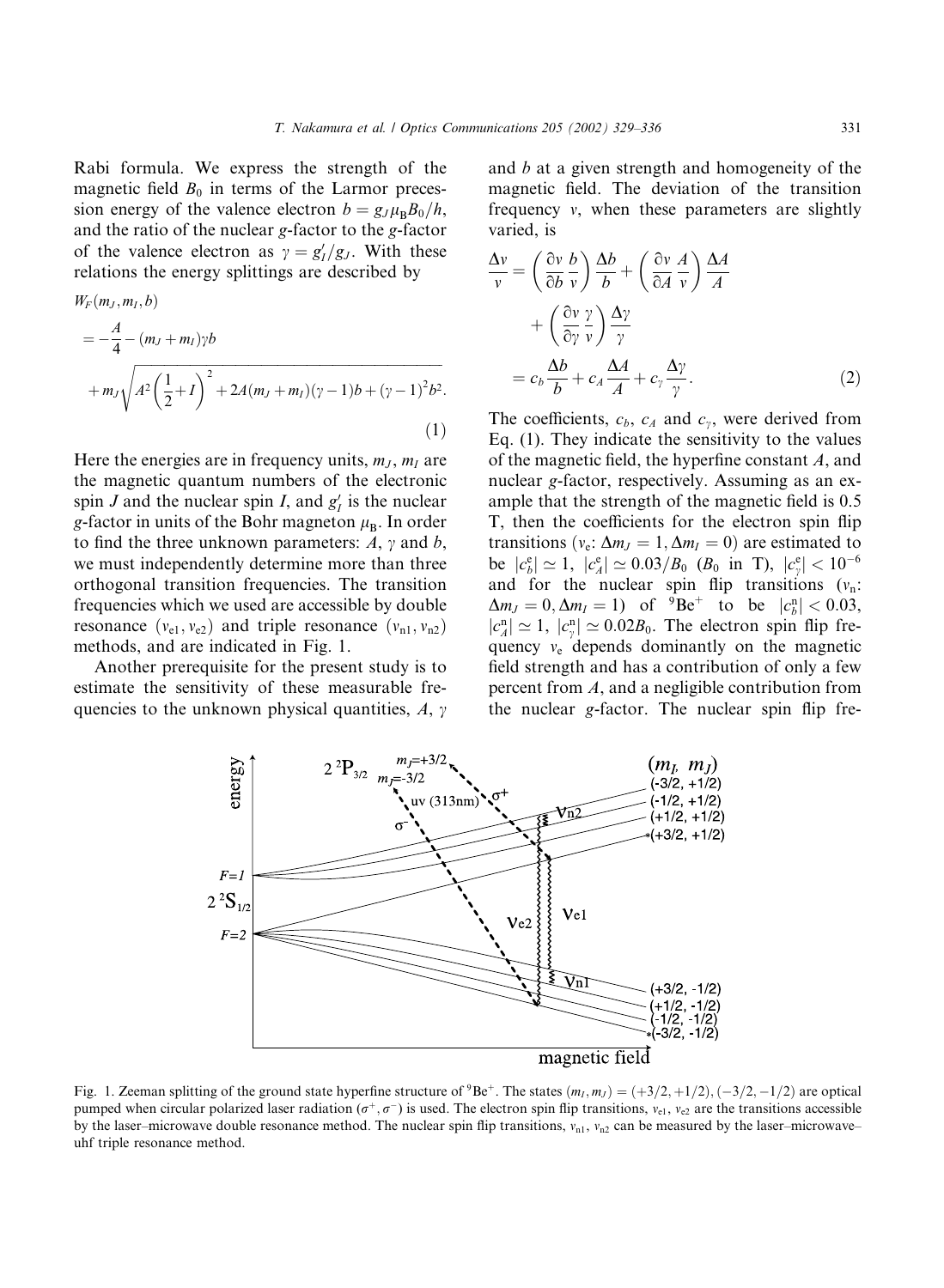quency  $v_n$ , on the other hand, depends mainly on the A constant, and has a few percent contribution from the nuclear g-factor as well as from the magnetic field strength.

Next, we quantify how much accuracy for the determination of A and  $g_I'/g_J$  can be achieved from measurements of  $v_e$  and  $v_n$  under a given condition. For this purpose we define a figure-ofmerit  $\alpha$  as

$$
\alpha = |c_{\gamma}|/|c_b| = \left| \frac{\partial v}{\partial \gamma} \gamma \right| / \left| \frac{\partial v}{\partial b} b \right| = \frac{|\gamma/\Delta \gamma|}{|b/\Delta b|} = \frac{|g_I/\Delta g_I|}{|B_0/\Delta B_0|},\tag{3}
$$

 $\alpha$  is the ratio of the sensitivity of the nuclear gfactor to the sensitivity of the magnetic field. The figure-of-merit for the nuclear spin flip transitions  $v_{n1}$  and  $v_{n2}$  of  ${}^{9}Be^+$  as well as of  ${}^{11}Be^+$  versus the magnetic field are plotted in Fig. 2. We find singular points in the case of  $9Be^+$  at a particular strength of the magnetic field, where  $c_b^n$  becomes 0. This is the so called *clock* transition condition and it is the best condition for the determining  $g<sub>I</sub>$ . It can be seen that no such conditions exist in the  $11Be<sup>+</sup>$  case. If we use a fixed strength of the magnetic field of about 0.47 T and assume that the homogeneity of the magnet is  $10^{-6}$  over the volume of the ion cloud, then the expected accuracy for nuclear g-factor is  $10^{-6}$  ( $\alpha \approx 1$ ). In order to



Fig. 2. Figure-of-merit  $\alpha = |g_I/\Delta g_I|/|B_0/\Delta B_0|$  for the nuclear spin flip transitions of  $^{9}Be^{+}(v_{n1}, v_{n2})$  and of  $^{11}Be^{+}(v_{n1,2})$  as a function of the magnetic field. The singular points in  ${}^{9}Be^+$  mark the clock transition conditions. There are no such points for  $11Be^{+}$ .

achieve this accuracy, we need to measure  $v_n$  with an accuracy of  $2 \times 10^{-8}$  corresponding to 6 Hz for a transition at 300 MHz, and  $v_e$  with  $10^{-6}$  corresponding to 10 kHz for a 12 GHz transition. For the hyperfine constant  $A$ , the expected accuracy under such conditions is then already  $\sim 10^{-8}$ .

The experimental ion trap setup has been reported in detail in a previous paper [11]. A linear rf trap made of four stainless steel rods (6 mm in diameter) and placed in a superconducting Helmholz magnet formed the linear combined trap. The homogeneity of the magnetic field was  $10^{-6}$  at 0.5 T for a length of 1 mm at the center of magnet. In addition to the trap driving rf, two rf signals were introduced to the trap for spectroscopy. A variable 12–14 GHz microwave signal for inducing the electron spin flip transition was generated by a synthesizer (HP 83731B) and was amplified by a traveling wave tube amplifier (Hughes 8010H). The 300 MHz uhf signal for inducing the nuclear spin flip transition was generated by a synthesizer (HP 8643A) and amplified by a solid state amplifier (R&K 250-SMA). All synthesizers were locked to the 10 MHz reference signal of a GPS receiver (HP 58503B). The accuracy of the reference signal is almost  $10^{-12}$  according to the specifications. These rf signals were transmitted to the chamber by coaxial cables and connected to one of the trap electrodes. UV laser radiation at  $\lambda = 313$  nm was generated by intra-cavity frequency doubling of the light of a ring dye laser (Coherent 899-21). The circular polarization of the laser radiation was controlled by rotating a  $\lambda/4$  plate. At resonance the laser induced fluorescence (LIF) signal was detected by spatially resolved photon counting with a two-dimensional camera (Hamamatsu PIAS-TI). Data acquisition was carried in both the simple MCS (multi channel scaler) mode and event-by-event recording mode (list mode). Lab-VIEW software controlled the entire sequence of the experiment by manipulating the mechanical shutter for chopping the laser radiation, the synthesizers for sweeping and chopping the rf signals, and the data acquisition system.

A typical timing sequence of the double (laser– microwave) and triple (laser–microwave–uhf) resonance method is depicted in Fig. 3. The scenario for the double resonance method is as follows.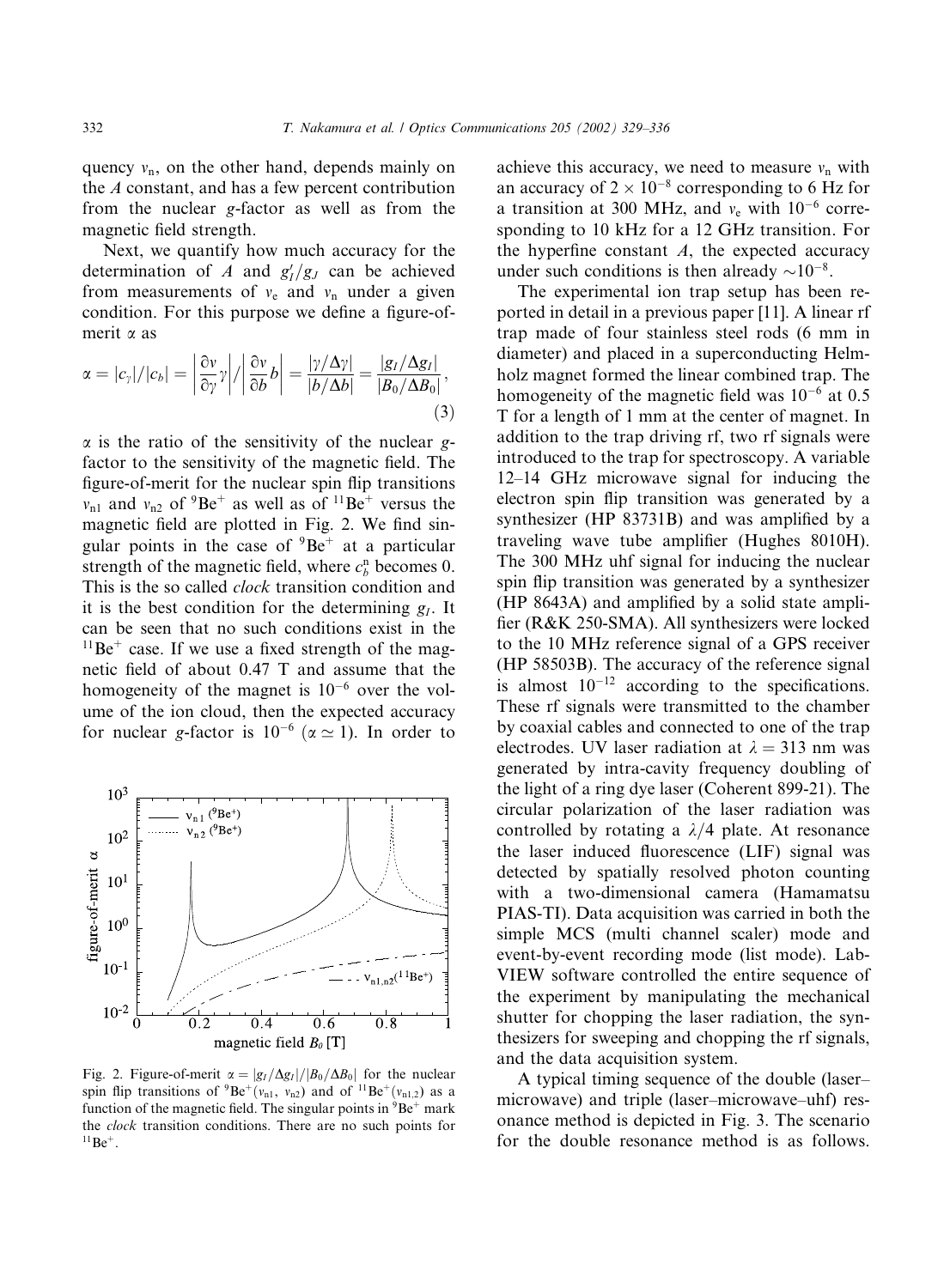

Fig. 3. Timing sequence of the double (a) and triple (b) resonance method. In the double resonance method, which is used for  $v_e$  measurements, laser radiation was chopped and the probe microwave radiation was applied during the laser-off periods  $(t<sub>off</sub>)$ . In the triple resonance method, which was used for  $v<sub>n</sub>$ measurements, resonant microwave radiation for the corresponding  $v_e$  transition was applied together with the laser radiation pulse. Probe uhf radiation was applied during the laser- and microwave-off periods in two different way. A single pulse with a width of  $\tau$  was applied in the Rabi method, while two pulses of a width  $\tau$  with a separation of T were applied in the Ramsey method. The LIF signal was accumulated during the initial part of the laser-on period and was reduced when Ramsey pulses were on resonance.

Optical pumping to the maximum  $m$  state,  $(m_I, m_J) = (+3/2, +1/2)$ , of the ground state is effected during the laser-on period, when the polarization of laser radiation is  $\sigma^+$ . In this situation strong LIF is detected. For a measurement of the electron spin flip transition, the 12 GHz microwave radiation is applied during the succeeding laser-off period. When the microwave frequency is on resonance with the electron spin-flip transition  $v_{\text{el}}$ , the integral LIF intensity decreases during the next laser-on period. For the nuclear spin flip transition measurement, on the other hand, the resonant microwave radiation  $(v_{el})$  and laser radiation are irradiated simultaneously to realize a condition such that optical pumping into both  $(+3)$ 2,  $\pm$ 1/2) and  $(\pm 3/2, -1/2)$  states is achieved and continuous LIF is observed. The 300 MHz uhf radiation is turned on during the succeeding laserand microwave-off period. If the uhf frequency is on the resonance  $v_{n1}$ , then the integrated LIF signal during the next laser- and microwave-on period decreases. This is the triple resonance method.

In the case that the polarization of the laser radiation is  $\sigma^-$ , the same methods can be performed, but now  $v_{e2}$  and  $v_{n2}$  (Fig. 1) are measured. The way of applying uhf radiation is in either case by a single square pulse modulation (Rabi method) or in a double pulse modulation (Ramsey method). The latter has higher resolution and facilitates the accurate determination of the resonance center, if the pulse conditions for producing coherent excitation are adequately chosen.

#### 3. Results and discussion

Experimental results for the electron spin flip transition  $v_{el}$  measurements are shown in Fig. 4. The spectrum on the bottom was obtained when both laser radiation and microwave radiation were continuously applied (continuous method), while the upper spectrum was obtained by the Rabi method. The two measurements depicted were performed one after the other using the same ion



Fig. 4. Microwave resonance spectra for the electron spin flip transition  $v_{el}$  taken by the Rabi method (a) and the continuous method (b). The fluorescence signal was accumulated for a period of 28 pulses per data point (a), and for a continuous period of 500 ms per data point (b).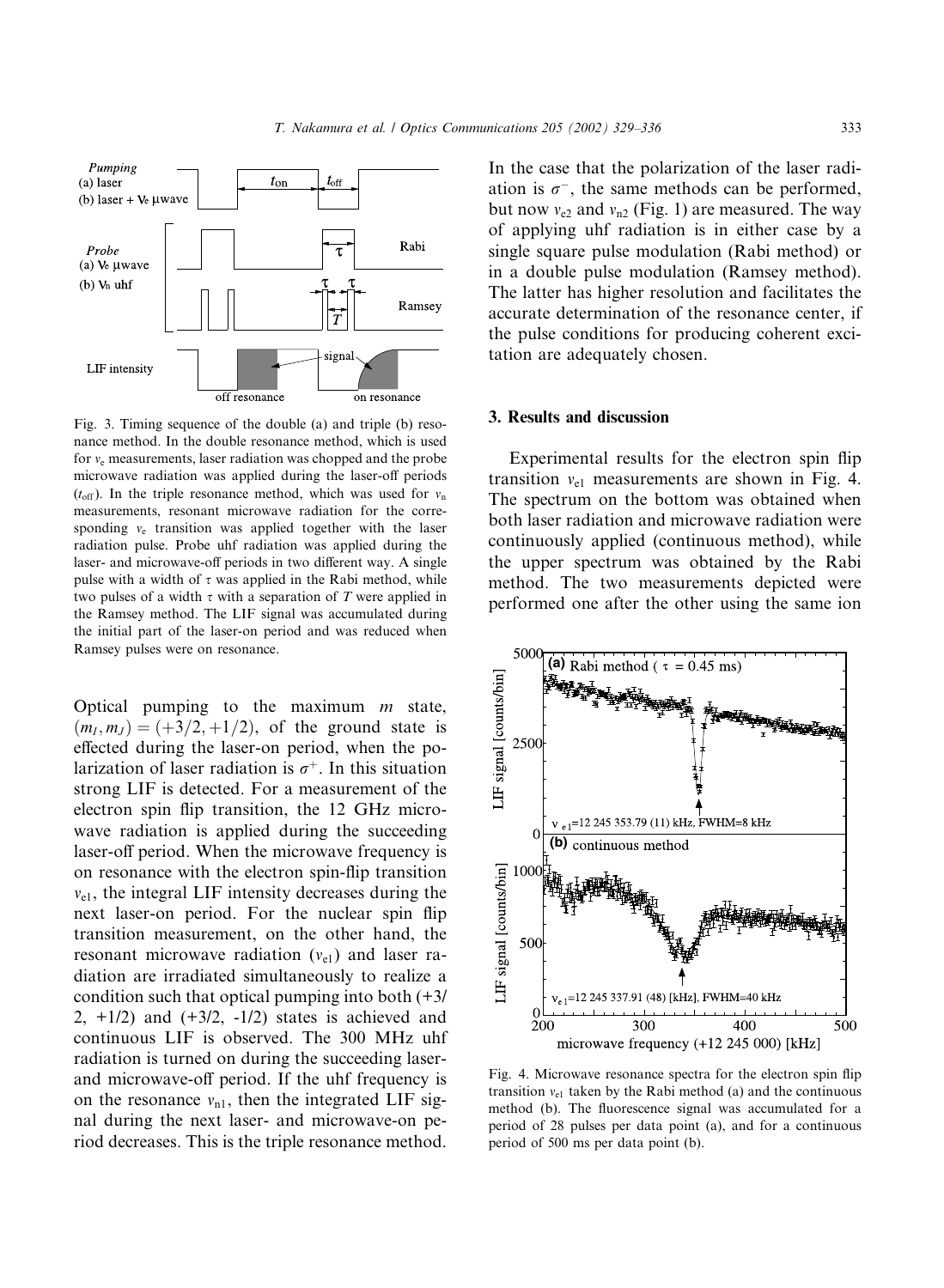cloud to avoid any drift of the magnetic field strength. The comparison of the two spectra shows the existence of line broadening of 40 kHz, and a line shift of  $-16$  kHz in the continuous method. These are the known power broadening and light shift effects due to the laser radiation [14,15]. The line width in the Rabi method spectrum was only 8 kHz FWHM which is consistent with the given inhomogeneity of the magnetic field, if we assume that the size of ion cloud is 1 mm.

Although the continuous method is not adequate for an accurate determination of the transition frequency, it is useful for finding the resonance at the start of the experiment. The electron spin flip transition frequencies  $(v_{el,e2})$  were obtained with an uncertainty of about  $10^{-8}$  using the Rabi method. This is sufficient for our purpose as discussed in the previous section. Since the line width was not determined by the coherence time of the microwave radiation, we took the rather short pulse width of 0.45 ms, which was limited by the response of our mechanical shutter.

The nuclear spin flip transition frequency  $v_{n1}$  was measured by the triple resonance method as shown in Fig. 5. After finding the corresponding electron spin flip transition frequency  $v_{el}$ , the microwave frequency was fixed to the resonance. The microwave radiation pulse was synchronized to the laser pulse. The probe uhf radiation was applied during laser- and microwave-off periods in two different time structures (Fig. 3). Fig. 5(a) is a typical spectrum taken with Rabi method. The coherence time  $\tau$  was 45 ms. The LIF signal was accumulated for the first 55 ms in the succeeding laser-on period of 155 ms. Fig. 5(b) is a typical spectrum taken with the Ramsey method. The pulse parameters were:  $T = 22$  ms,  $\tau = 10$  ms. LIF signal were accumulated in the same way and plotted as a function of the uhf frequency. The Ramsey fringes were clearly observed when the proper intensity of the uhf radiation was applied. The uncertainty of both measurements for  $v_{n1}$  was in the order of 0.5 Hz. We point out that these two measurements were carried out on different days illustrating the long term behavior of our measurements. The small shift in the observed resonance frequency is caused by the decrease of the magnetic field strength of the superconducting magnet.



Fig. 5. uhf Resonance spectra for the nuclear spin flip transition  $v_{n1}$  taken by the laser–microwave–uhf triple resonance method. The upper curve was obtained by the Rabi method while the bottom curve was measured with the Ramsey method. Each data point was an accumulation of the LIF signal during one pulse cycle. The total acquisition period was 40 s (200 ms  $\times$ 200 ch). Note that these two measurements were carried out on different days. The drift of the magnetic field strength causes the shifted frequency.

When we repeated cycles of alternative measurement for  $v_e$  and  $v_n$ , we found a drift of the effective strength of the magnetic field which is considerably large for a precision measurement. The trend of the drift consisted of a long term constant decay component and short term fluctuations. The latter ones were considered to be due to the variation of the position of the ion cloud. When we loaded Be ions into the trap, the pulse of a YAG laser irradiated a metallic Be target which was located close to the trap electrode. Large amounts of ion–electron pairs were produced by the laser ablation, and when some of them stick to the trap parts they may cause shifts in the trapping potential.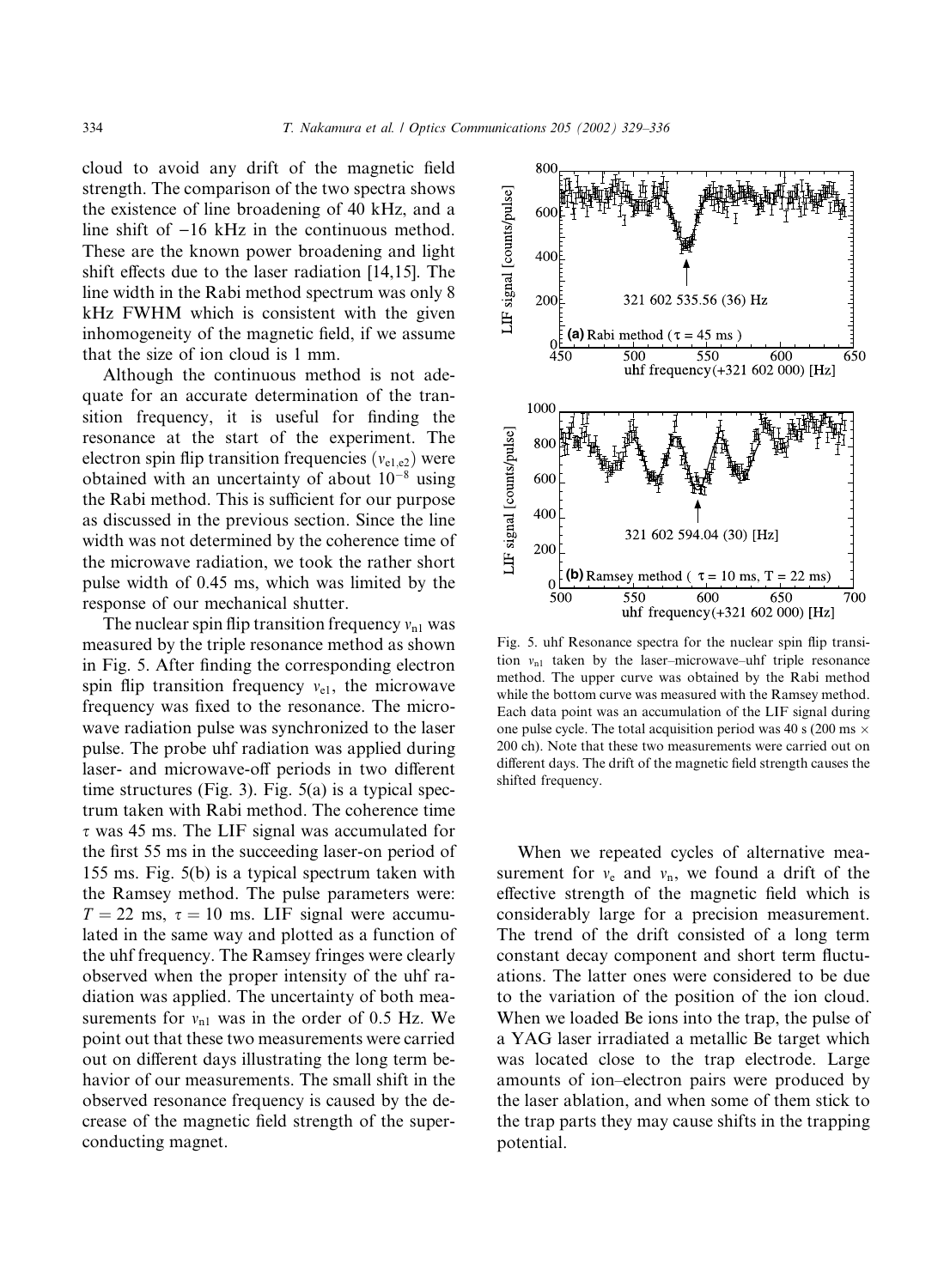We took care of the effect of the short term fluctuation by sequentially measuring a set of transitions,  $v_e - v_n - v_e$ , without reloading the ion species. In the data analysis, we took the average of the two  $v_e$  measurements as the values for  $v_e$ with a large uncertainty which covered the two measurements, and gave different magnetic field parameters  $b_i$  for each set of the measurement. Results for the two different polarization experiments are summarized in Fig. 6. From these experimental results, we obtained that the hyperfine constant  $A = -625,008,835.23(75)$  Hz and the relative nuclear g-factor  $g_I'/g_J = 2.13478033(28) \times$  $10^{-4}$ . These values are slightly inconsistent with the NIST results by about  $2\sigma$  [8]. A possible reason



Fig. 6. Data fluctuation in a series of measurement for  $v_{el}$ (circle),  $v_{n1}$  (box) (a), and  $v_{e2}$  (circle),  $v_{n2}$  (box) (b). The dotted lines connect each set of measurement. The range of the vertical scale corresponds to the deviation of field strength of  $\Delta B/B = 2.66 \times 10^{-6}$  for both  $v_e$  and  $v_n$ . It is equivalent to those frequencies: of  $\Delta v_e = 35$  kHz,  $\Delta v_{n1} = -6.1$  Hz, and  $\Delta v_{n2} = 17.3$ Hz. Since  $v_{n1}$  is more insensitive to the deviation of the magnetic field ( $\alpha_{n1} > \alpha_{n2}$ ), the statistical uncertainty of  $v_{n1}$  was enhanced.

of this disagreement could be a quadratic dependence of the hyperfine constant A and the g-factor ratio  $\gamma$  to the strength of the external magnetic field [16,17]. We plan to confirm this fact in further experiment of the magnetic field dependence with higher accuracy. Fig. 6 also indicates that there is still some room to improve the accuracy by increasing the accuracy especially for  $v_{n1}$ , even if we stay with the present homogeneity of the magnet. This improvement can be done, for example, by an increase of the coherence time as well as the statistics of the measurement.

As a prospect for future work, we have also tested single ion spectroscopy for the electron spin flip transition. This is the best possible situation not only as far as efficiency is concerned, but also for eliminating any spatial inhomogeneities of the field. For this measurement the detuning of the laser radiation was only  $-100$  MHz, while it was  $-900$  MHz in the previous experiments. Fig. 7 shows the signals for an ion crystal consisting of a few ions and for a single ion. In each case we observed the resonance of the electron spin flip transition, but on the other hand for the single crystallized ion, a fake resonance due to a motional instability was also recorded. In order to completely realize spectroscopy for a single ion, a higher stability in the crystallized state [18] and the consideration of acquiring data under the conditions of such a quantum jump are required. To register a resonance signal, the number of quantum jumps in a suitably chosen period must be counted as a function of the uhf frequency.



Fig. 7. Test result for crystallized ions made with a few ions (upper trace) and a single ion (lower trace).